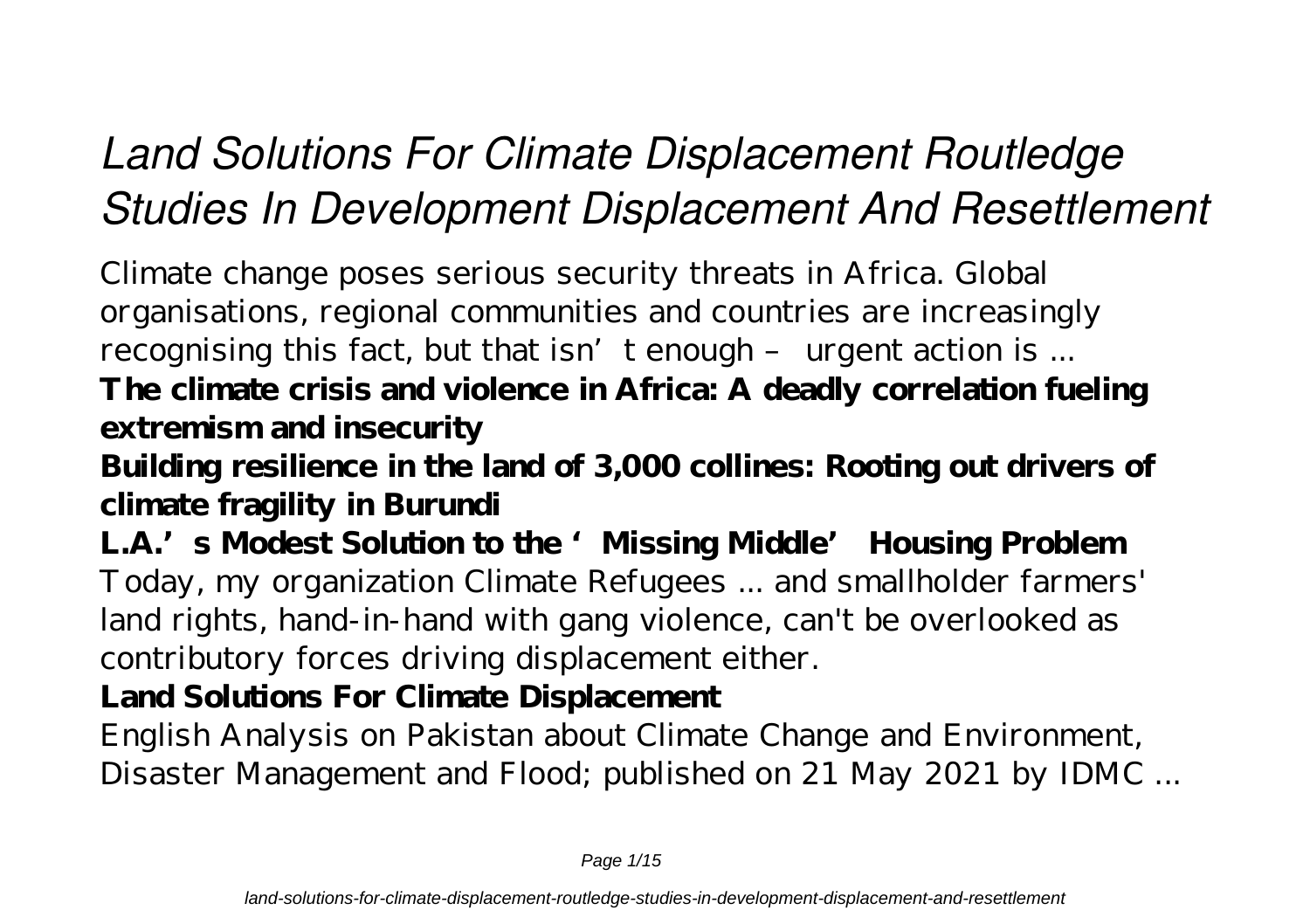# **Adapting on the move: Climate change displacement and local solutions in coastal communities in Sindh, Pakistan**

What adaptive solutions may contribute to building resilience amid displacement and climate change ... with concerns over forced eviction, housing, land and property (HLP), as well as water ...

### **Identifying Climate Adaptive Solutions to Displacement in Somalia: Assessment Report**

Like many African countries, Burundi is set to bear the brunt of impacts from climate change that it was not responsible for creating.

# **Building resilience in the land of 3,000 collines: Rooting out drivers of climate fragility in Burundi**

Bangladeshis who have had to move from coastal areas as sea levels rise are organising to advocate for themselves and tackle social stigma ...

#### **Climate-displaced people in Bangladesh raise their voices for support** Climate change poses serious security threats in Africa. Global organisations, regional communities and countries are increasingly

Page 2/15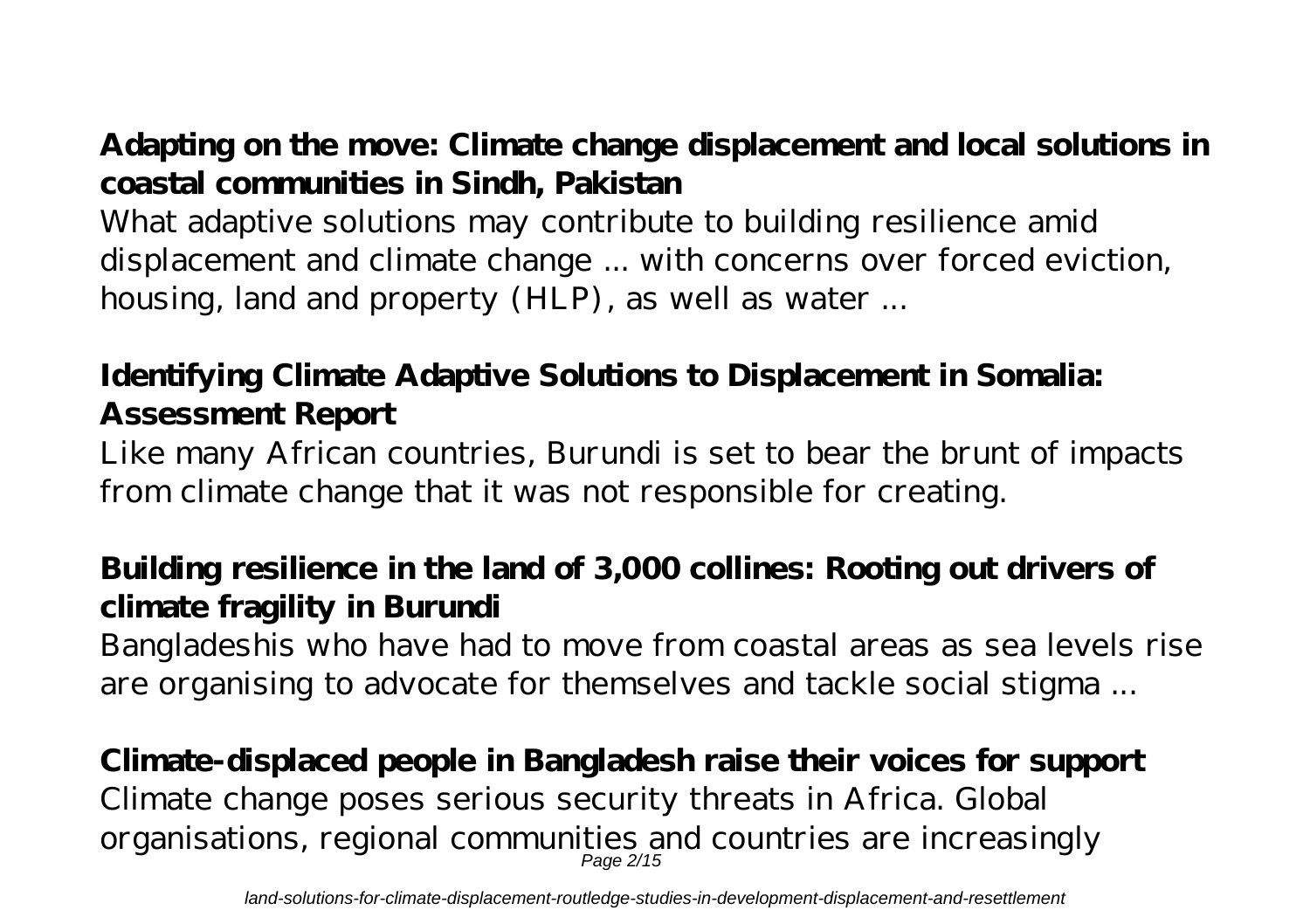recognising this fact, but that isn't enough – urgent action is ...

# **Climate change and violence in Africa: no time to lose**

The city's Low-Rise design challenge asked architects to design affordable housing that NIMBYs and YIMBYs alike could live with.

L.A.'s Modest Solution to the 'Missing Middle' Housing Problem The year 2020 will forever be notorious for the COVID-19 pandemic but it might also be known by historians for a precipitous rise in second order climate change consequences — a new elephant in the ...

**Climate Crisis: Elephants in the Room are Getting Nastier** Climate change poses serious security threats in Africa. Global organisations, regional communities and countries are increasingly recognising this fact, but that  $\text{isn'}$  t enough — urgent action is ...

#### **The climate crisis and violence in Africa: A deadly correlation fueling extremism and insecurity** It's time to start building the thriving, equitable Bay Area of 2070. First Page 3/15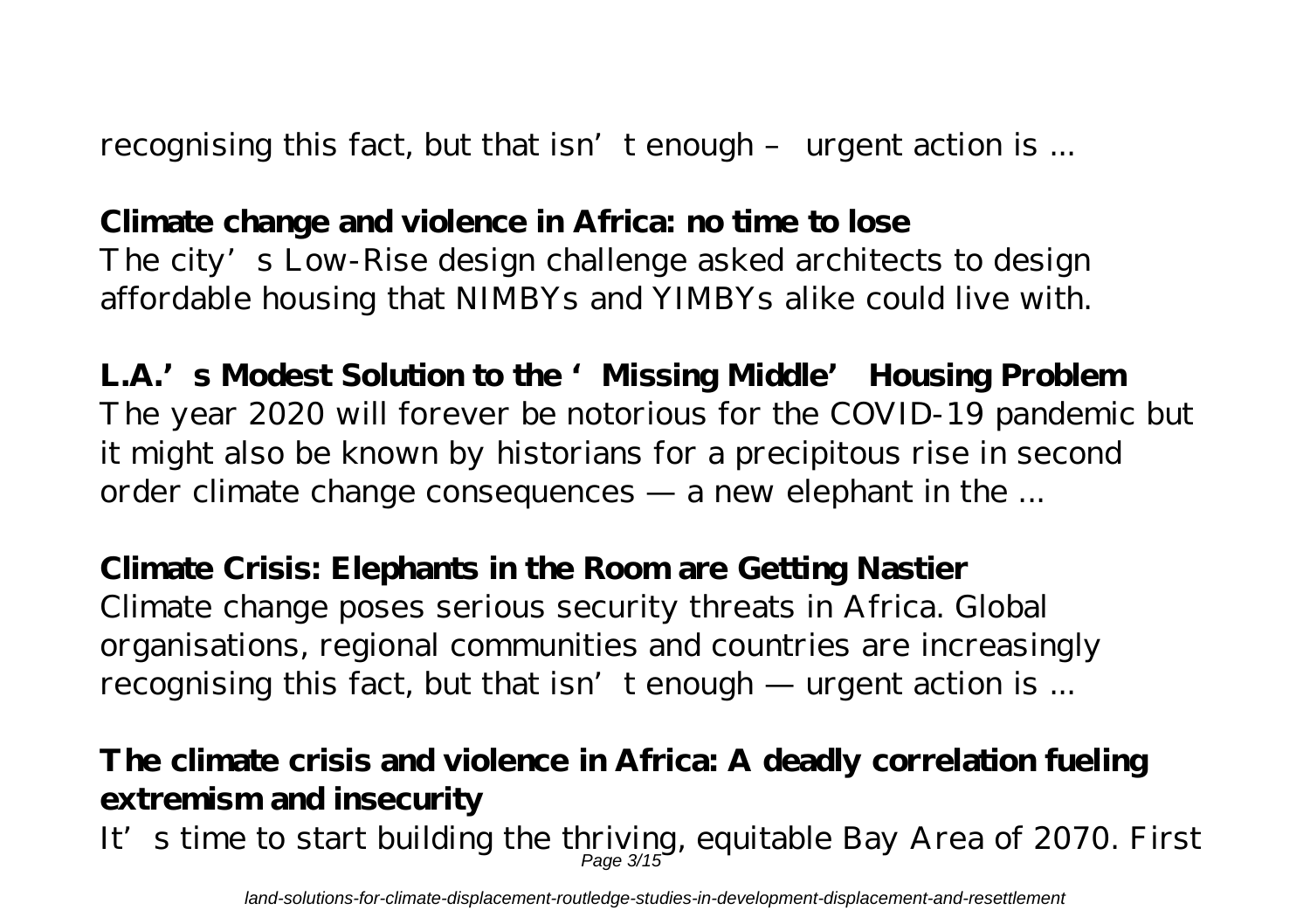and foremost, our region needs to address the high cost of housing, which is at the root of so many of our region's ...

## **Opinion: Bay Area must fix housing, transportation, jobs, climate, inequality**

Currently debated infrastructure solutions ... on climate adaptation, justice-oriented adaptation planning and governance reform, while increasing partisanship has hampered its ability to address ...

# **Transformative climate adaptation in the United States: Trends and prospects**

We are also combating deforestation and unsustainable land use in ... The challenges and solutions laid out here call for a whole-of-society approach to incorporate climate into everything we ...

## **Climate is everyone's challenge — and opportunity**

"What we're really telling the Biden administration is to take this data, look into it, think critically and creatively about solutions ... to Address Climate Induced Displacement from ... Page 4/15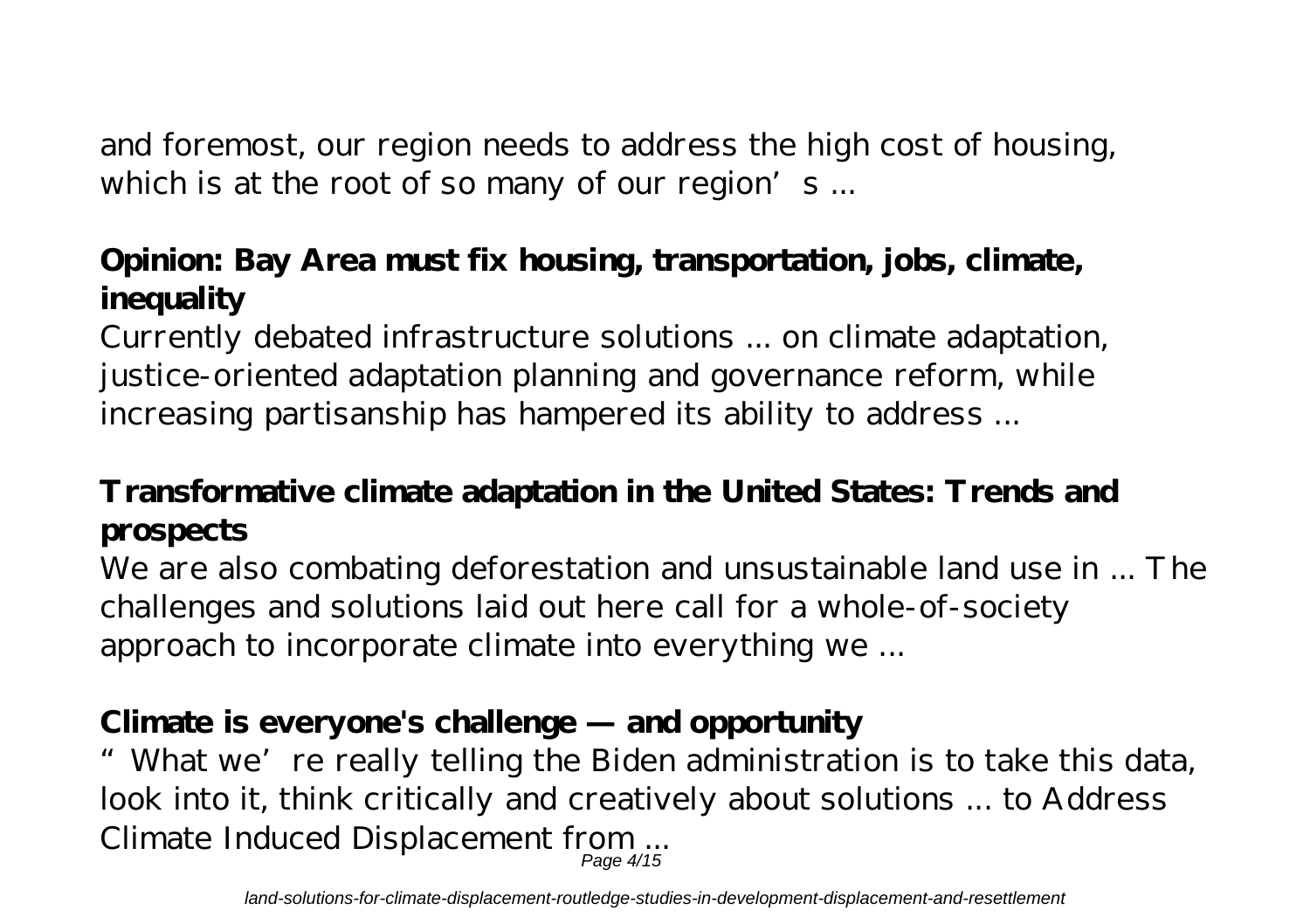# **"Shelter from the Storm": Climate Change Is a Driving Force in Central American Migration**

She recognized that she and her crew were engaged in something bigger than themselves, working in concert with the land ... adapting to climate change by finding natural climate solutions and ...

**A New Program Like FDR's Civilian Conservation Corps Could Help the Nation Fight Climate Change and Transition to Renewable Energy** The impacts of climate change aggravate underlying political, social, and economic conditions, and, in some cases, drive forced displacement ... and human capital, land rights, and gendered ...

**Opinion: How to promote peace, gender equality through climate action** Several migrants we've spoken to have included sustained climate changes amongst the reasons for their displacement, and the resulting challenges when crop failures equal sustained losses and ...

#### **This Earth Day, a People's Perspective is What is Most Needed** Page 5/15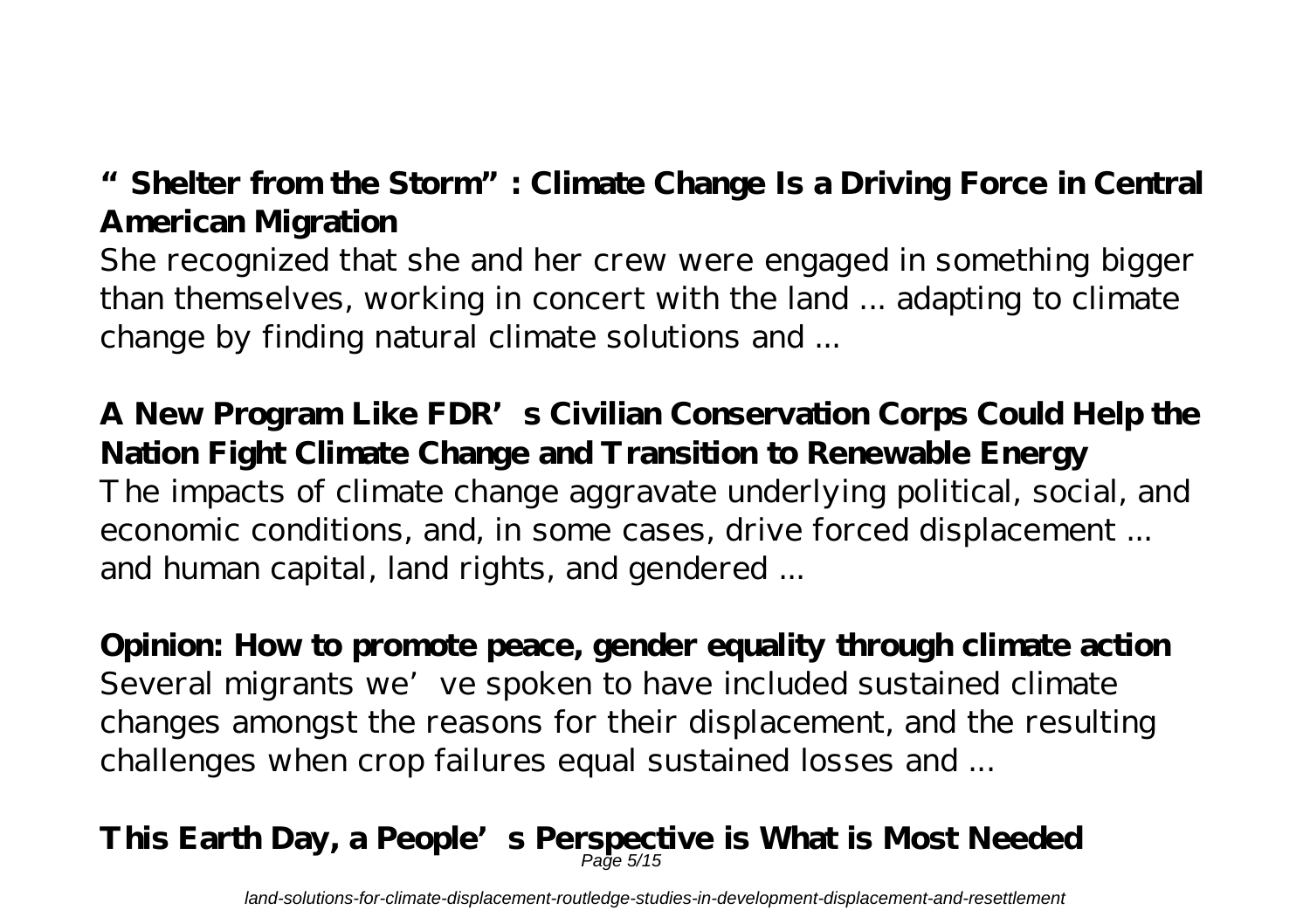Medici Land Governance (MLG) is cultivating a multifaceted presence on the African continent by helping communities at all levels of governance establish land management ...

### **Medici Land Governance Deploys Systematic Titling...**

The climate in Somalia is projected to become drier, warmer, more erratic, and more extreme than in recent decades and thus less favourable to crop, livestock, fisheries, and forestry-based livelihood ...

**Identifying climate adaptive solutions to displacement in Somalia** In March 2021, the African Union Peace and Security Council (AU PSC) issued an unprecedented communiqué dedicated to the effects of climate change on peace, security and stability in Africa. It was ...

### **Climate crisis, violence fueling insecurity in Africa**

Today, my organization Climate Refugees ... and smallholder farmers' land rights, hand-in-hand with gang violence, can't be overlooked as contributory forces driving displacement either.

Page 6/15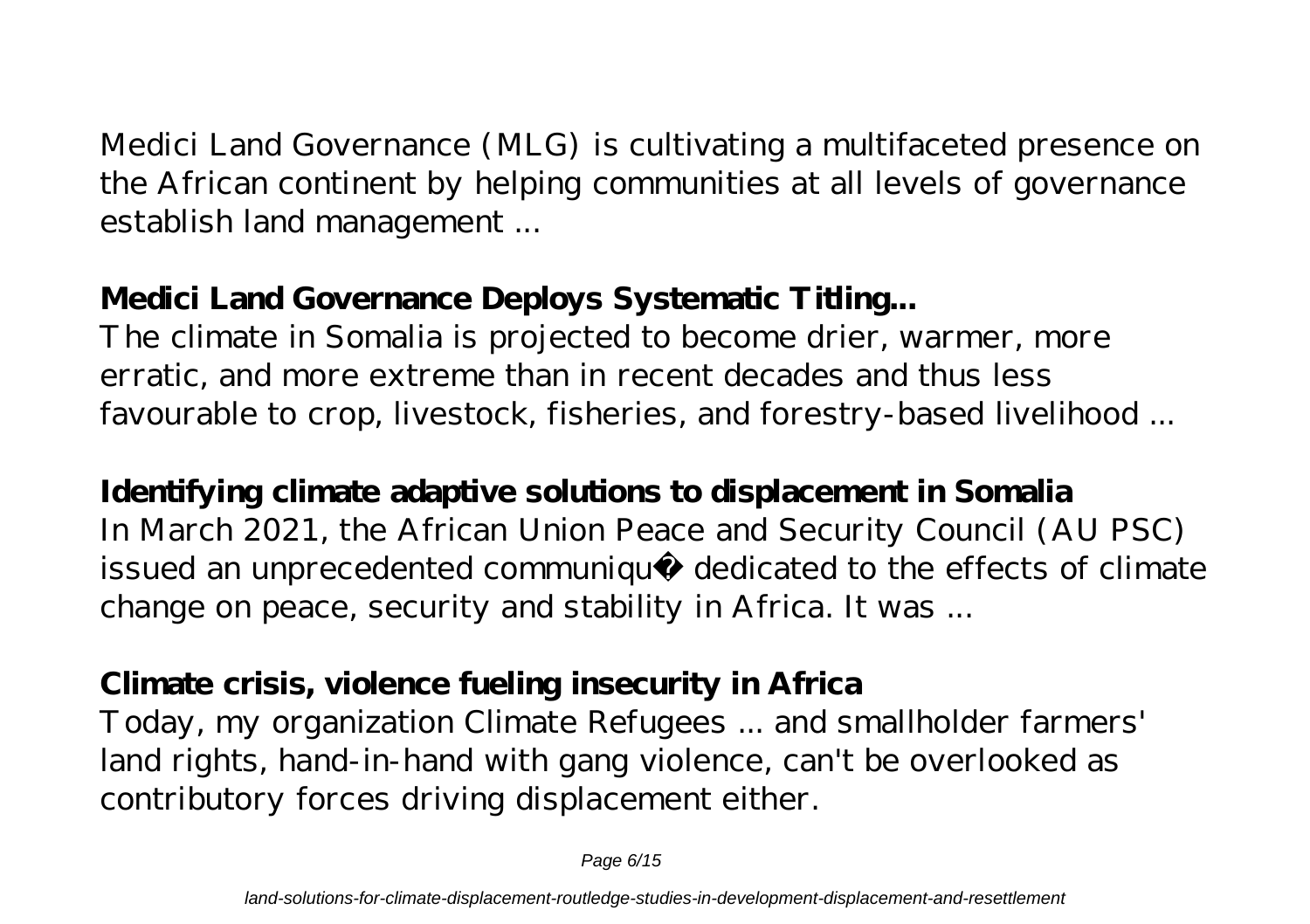Bangladeshis who have had to move from coastal areas as sea levels rise are organising to advocate for themselves and tackle social stigma ...

"What we're really telling the Biden administration is to take this data, look into it, think critically and creatively about solutions ... to Address Climate Induced Displacement from ...

We are also combating deforestation and unsustainable land use in ... The challenges and solutions laid out here call for a whole-of-society approach to incorporate climate into everything we ...

#### **Land Solutions For Climate Displacement**

English Analysis on Pakistan about Climate Change and Environment, Disaster Management and Flood; published on 21 May 2021 by IDMC ...

#### **Adapting on the move: Climate change displacement and local solutions in coastal communities in Sindh, Pakistan**

What adaptive solutions may contribute to building resilience amid displacement and climate change ... with concerns over forced eviction, housing, land and property (HLP), as well as water ...

# **Identifying Climate Adaptive Solutions to Displacement in Somalia: Assessment** Page 7/15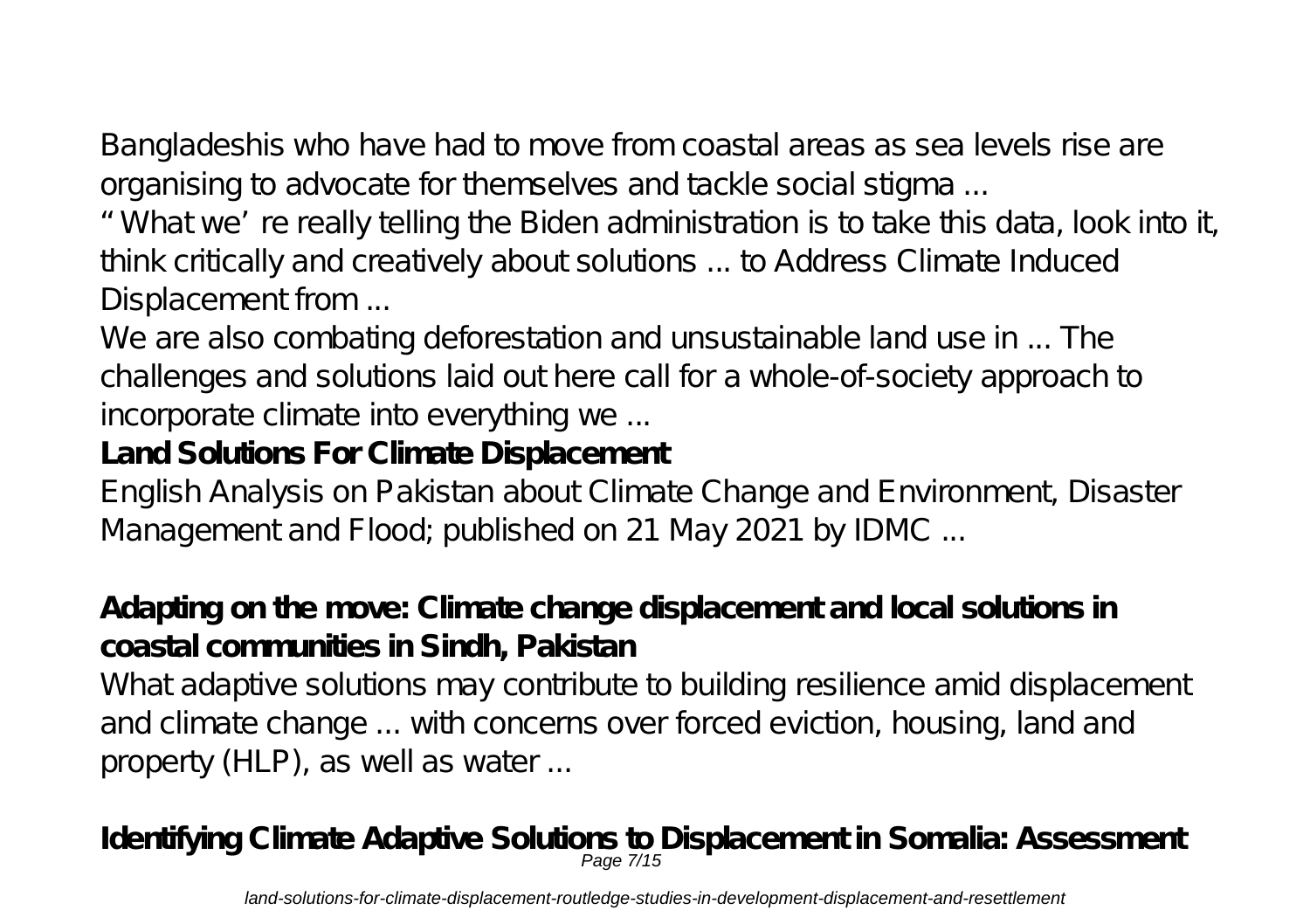#### **Report**

Like many African countries, Burundi is set to bear the brunt of impacts from climate change that it was not responsible for creating.

# **Building resilience in the land of 3,000 collines: Rooting out drivers of climate fragility in Burundi**

Bangladeshis who have had to move from coastal areas as sea levels rise are organising to advocate for themselves and tackle social stigma ...

**Climate-displaced people in Bangladesh raise their voices for support** Climate change poses serious security threats in Africa. Global organisations, regional communities and countries are increasingly recognising this fact, but that isn' tenough – urgent action is ...

**Climate change and violence in Africa: no time to lose** The city's Low-Rise design challenge asked architects to design affordable housing that NIMBYs and YIMBYs alike could live with.

# L.A.' s Modest Solution to the 'Missing Middle' Housing Problem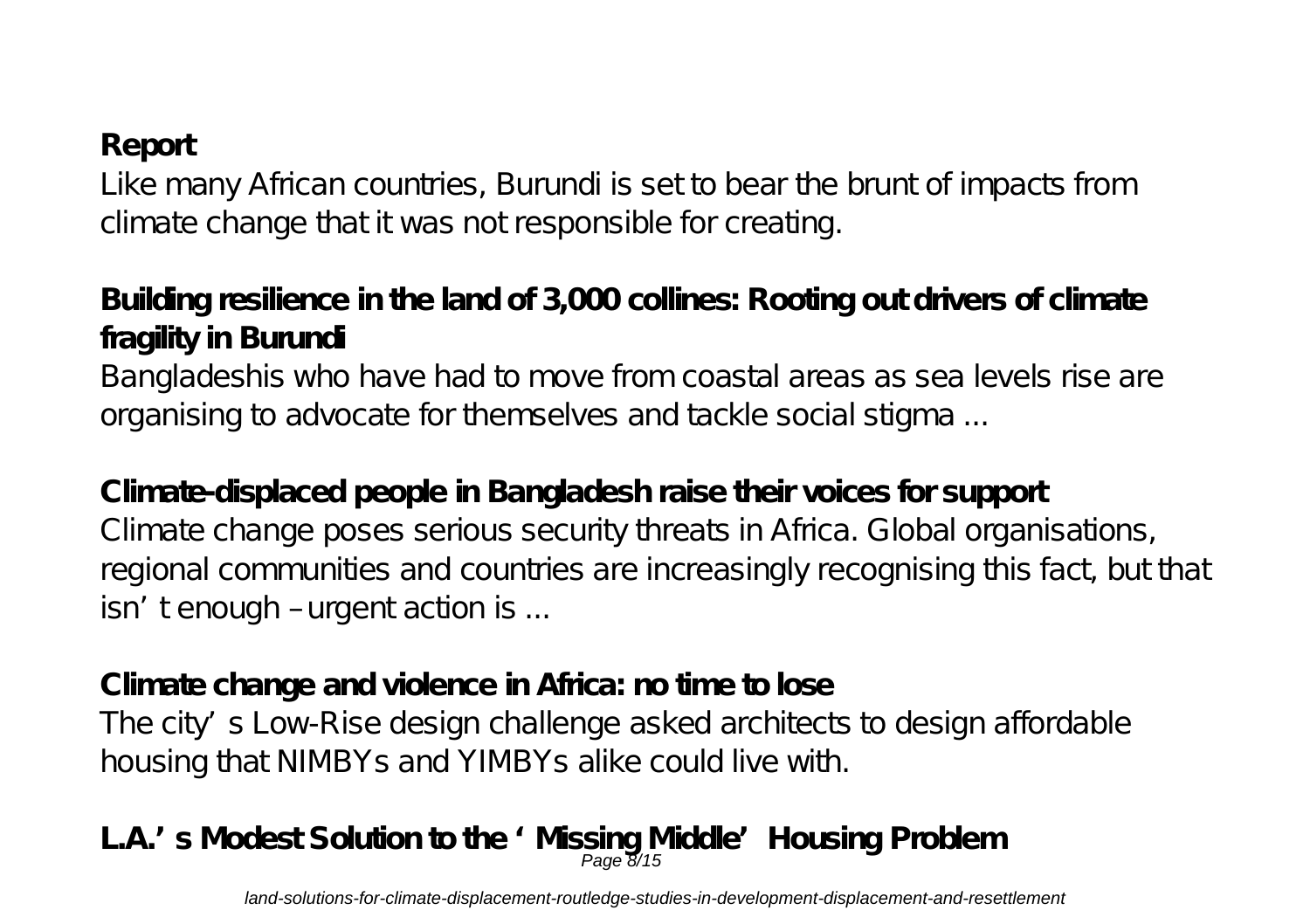The year 2020 will forever be notorious for the COVID-19 pandemic but it might also be known by historians for a precipitous rise in second order climate change consequences — a new elephant in the ...

#### **Climate Crisis: Elephants in the Room are Getting Nastier**

Climate change poses serious security threats in Africa. Global organisations, regional communities and countries are increasingly recognising this fact, but that isn' tenough — urgent action is ...

### **The climate crisis and violence in Africa: A deadly correlation fueling extremism and insecurity**

It's time to start building the thriving, equitable Bay Area of 2070. First and foremost, our region needs to address the high cost of housing, which is at the root of so many of our region's ...

**Opinion: Bay Area must fix housing, transportation, jobs, climate, inequality** Currently debated infrastructure solutions ... on climate adaptation, justiceoriented adaptation planning and governance reform, while increasing partisanship has hampered its ability to address ... Page 9/15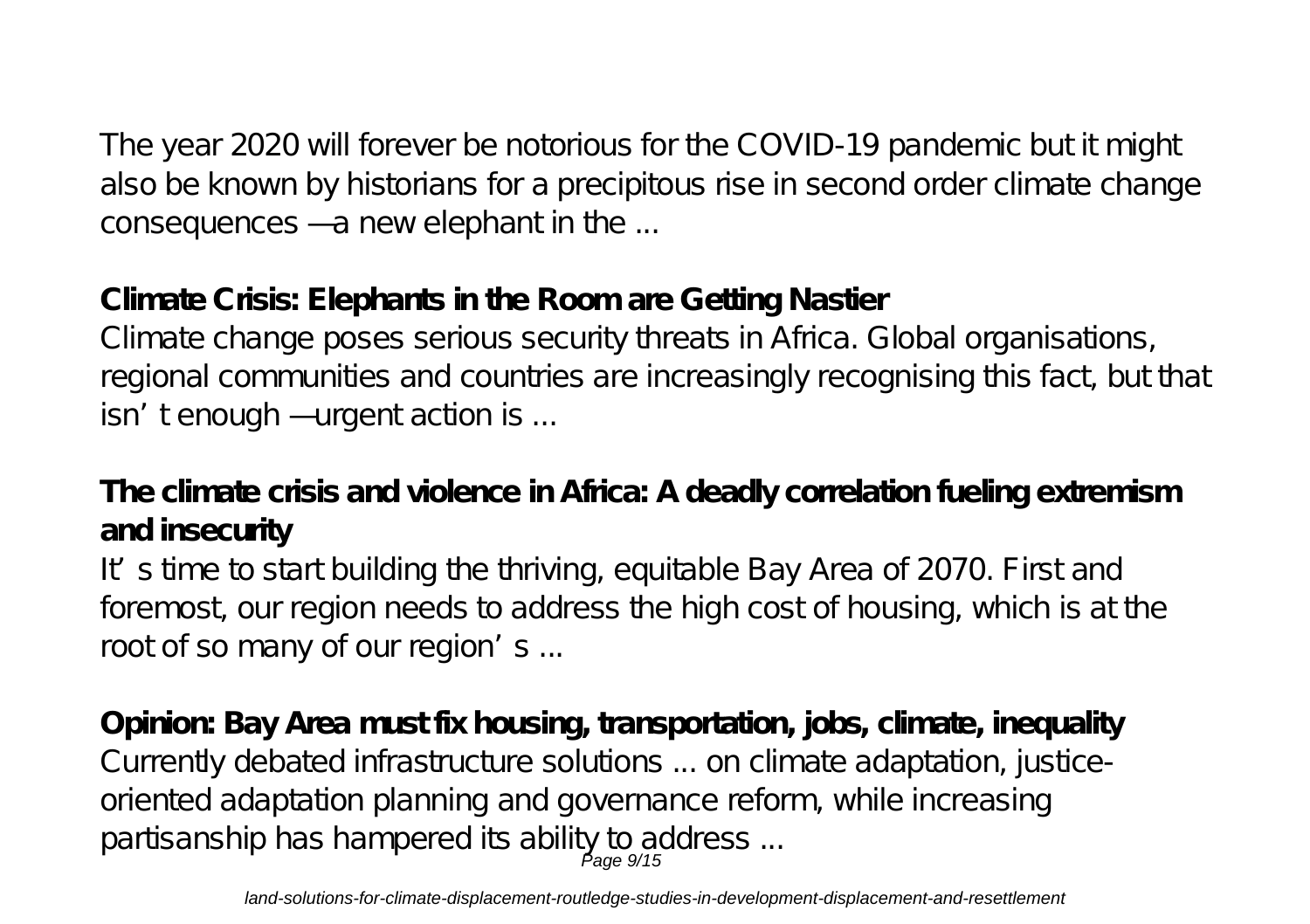**Transformative climate adaptation in the United States: Trends and prospects** We are also combating deforestation and unsustainable land use in ... The challenges and solutions laid out here call for a whole-of-society approach to incorporate climate into everything we ...

#### **Climate is everyone's challenge — and opportunity**

"What we're really telling the Biden administration is to take this data, look into it, think critically and creatively about solutions ... to Address Climate Induced Displacement from ...

**"Shelter from the Storm": Climate Change Is a Driving Force in Central American Migration**

She recognized that she and her crew were engaged in something bigger than themselves, working in concert with the land ... adapting to climate change by finding natural climate solutions and ...

**A New Program Like FDR's Civilian Conservation Corps Could Help the Nation Fight Climate Change and Transition to Renewable Energy** Page 10/15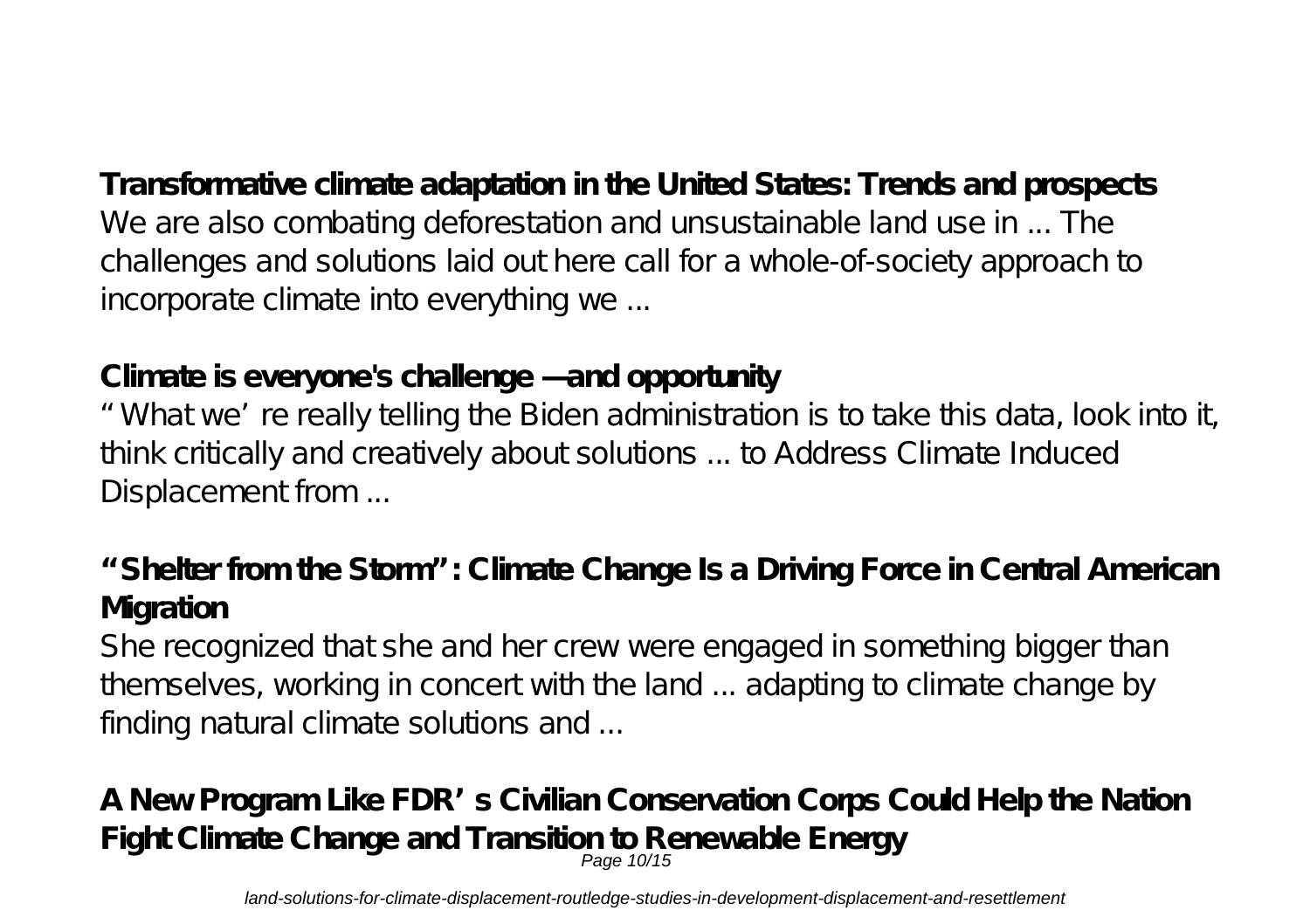The impacts of climate change aggravate underlying political, social, and economic conditions, and, in some cases, drive forced displacement ... and human capital, land rights, and gendered ...

**Opinion: How to promote peace, gender equality through climate action** Several migrants we've spoken to have included sustained climate changes amongst the reasons for their displacement, and the resulting challenges when crop failures equal sustained losses and ...

**This Earth Day, a People's Perspective is What is Most Needed** Medici Land Governance (MLG) is cultivating a multifaceted presence on the African continent by helping communities at all levels of governance establish land management...

#### **Medici Land Governance Deploys Systematic Titling...**

The climate in Somalia is projected to become drier, warmer, more erratic, and more extreme than in recent decades and thus less favourable to crop, livestock, fisheries, and forestry-based livelihood ...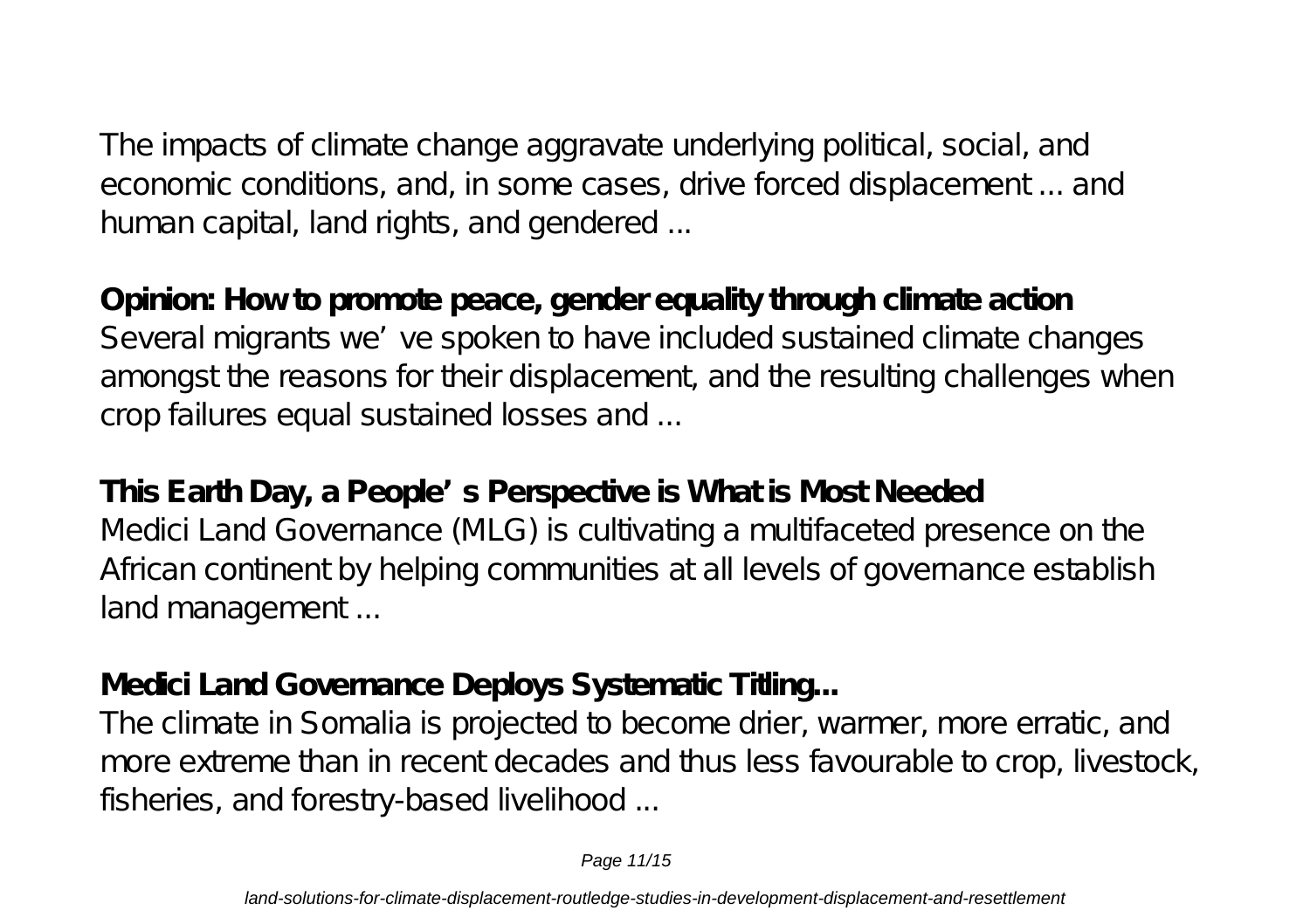### **Identifying climate adaptive solutions to displacement in Somalia** In March 2021, the African Union Peace and Security Council (AU PSC) issued an unprecedented communiqué dedicated to the effects of climate change on peace, security and stability in Africa. It was ...

#### **Climate crisis, violence fueling insecurity in Africa**

Today, my organization Climate Refugees ... and smallholder farmers' land rights, hand-in-hand with gang violence, can't be overlooked as contributory forces driving displacement either.

**Opinion: Bay Area must fix housing, transportation, jobs, climate, inequality**

#### **Climate is everyone's challenge — and opportunity**

Like many African countries, Burundi is set to bear the brunt of impacts from climate change that it was not responsible for creating.

#### **Identifying Climate Adaptive Solutions to Displacement in Somalia: Assessment Report**

In March 2021, the African Union Peace and Security Council (AU PSC) issued an unprecedented

Page 12/15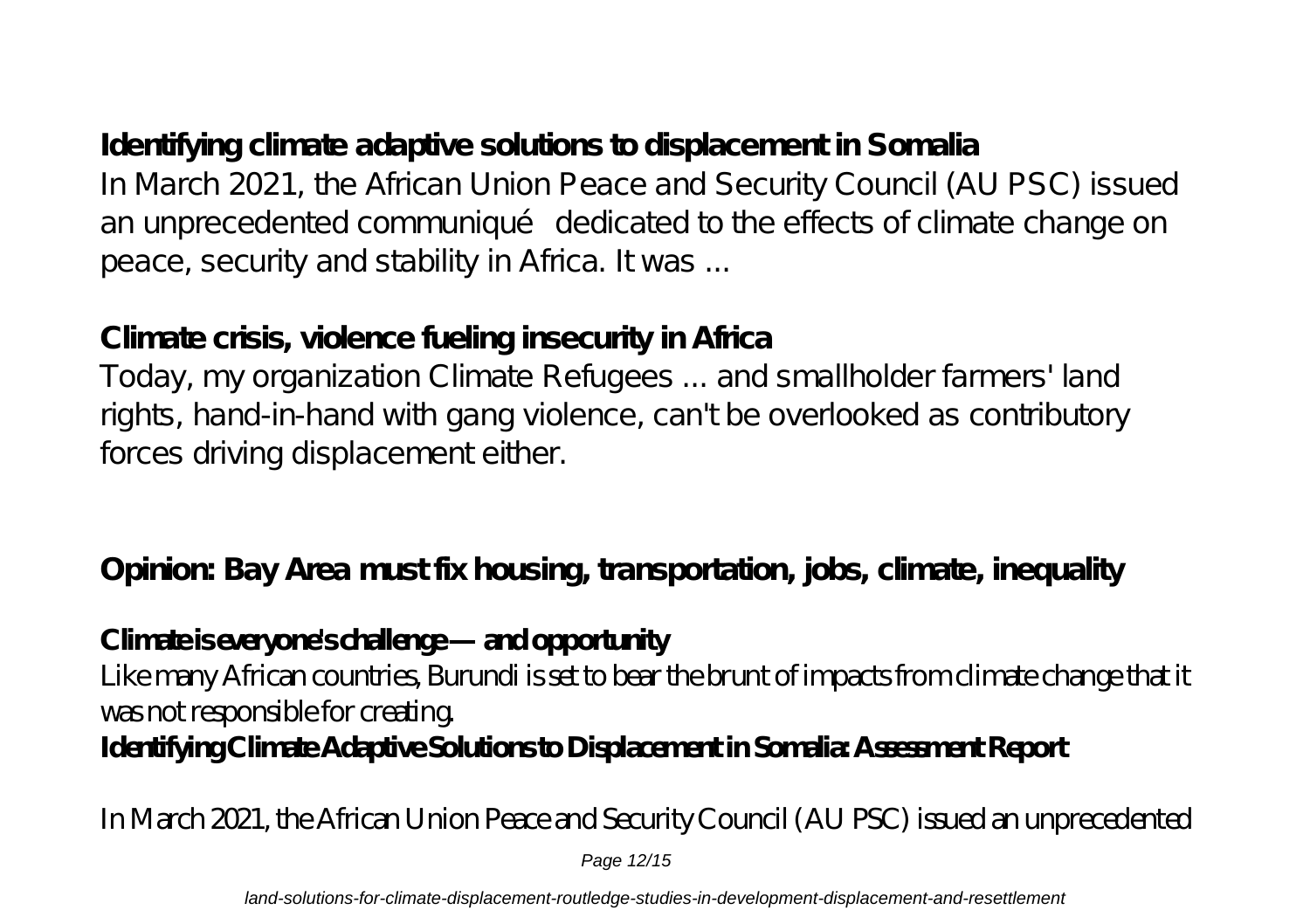communiqué dedicated to the effects of climate change on peace, security and stability in Africa. It  $WAS$ 

Currently debated infrastructure solutions ... on climate adaptation, justice-oriented adaptation planning and governance reform, while increasing partisanship has hampered its ability to address ...

English Analysis on Pakistan about Climate Change and Environment, Disaster Management and Flood; published on 21 May 2021 by IDMC ...

She recognized that she and her crew were engaged in something bigger than themselves, working in concert with the land ... adapting to climate change by finding natural climate solutions and ...

The city's Low-Rise design challenge asked architects to design affordable housing that NIMBYs and YIMBYs alike could live with.

#### **Climate Crisis: Elephants in the Room are Getting Nastier**

**Land Solutions For Climate Displacement**

**Transformative climate adaptation in the United States: Trends and prospects Medici Land Governance Deploys Systematic Titling...**

**It's time to start building the thriving, equitable Bay Area of 2070. First and foremost, our region needs to address the high cost of housing, which is at the root of so many of our region's ...**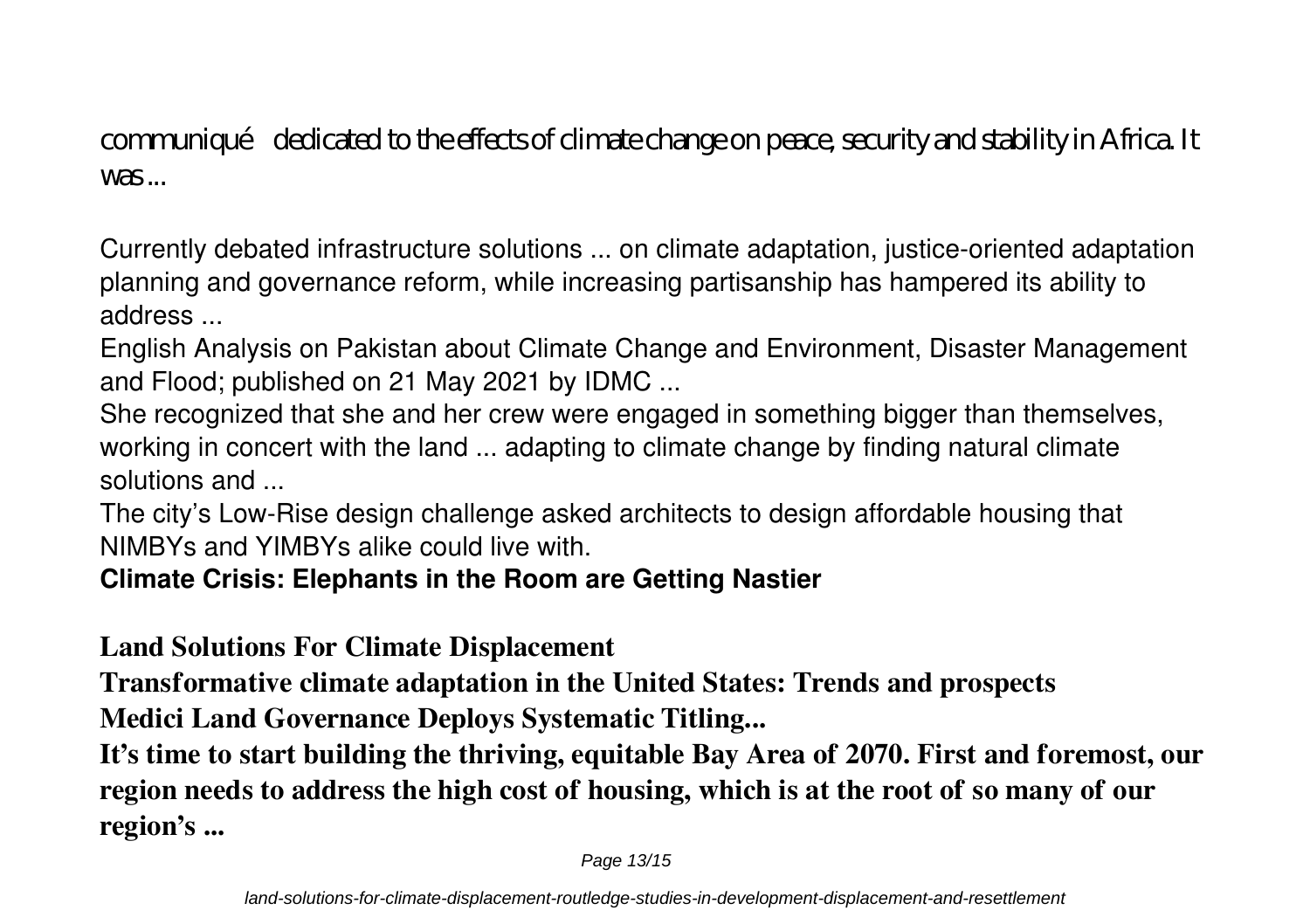**Adapting on the move: Climate change displacement and local solutions in coastal communities in Sindh, Pakistan**

*Identifying climate adaptive solutions to displacement in Somalia This Earth Day, a People's Perspective is What is Most Needed What adaptive solutions may contribute to building resilience amid displacement and climate change ... with concerns over forced eviction, housing, land and property (HLP), as well as water ... Several migrants we've spoken to have included sustained climate changes amongst the reasons for their displacement, and the resulting challenges when crop failures equal sustained losses and ... Climate change and violence in Africa: no time to lose*

**"Shelter from the Storm": Climate Change Is a Driving Force in Central American Migration**

**The climate in Somalia is projected to become drier, warmer, more erratic, and more extreme than in recent decades and thus less favourable to crop, livestock, fisheries, and forestry-based livelihood ...**

**Medici Land Governance (MLG) is cultivating a multifaceted presence on the African continent by helping communities at all levels of governance establish land management ...**

Page 14/15